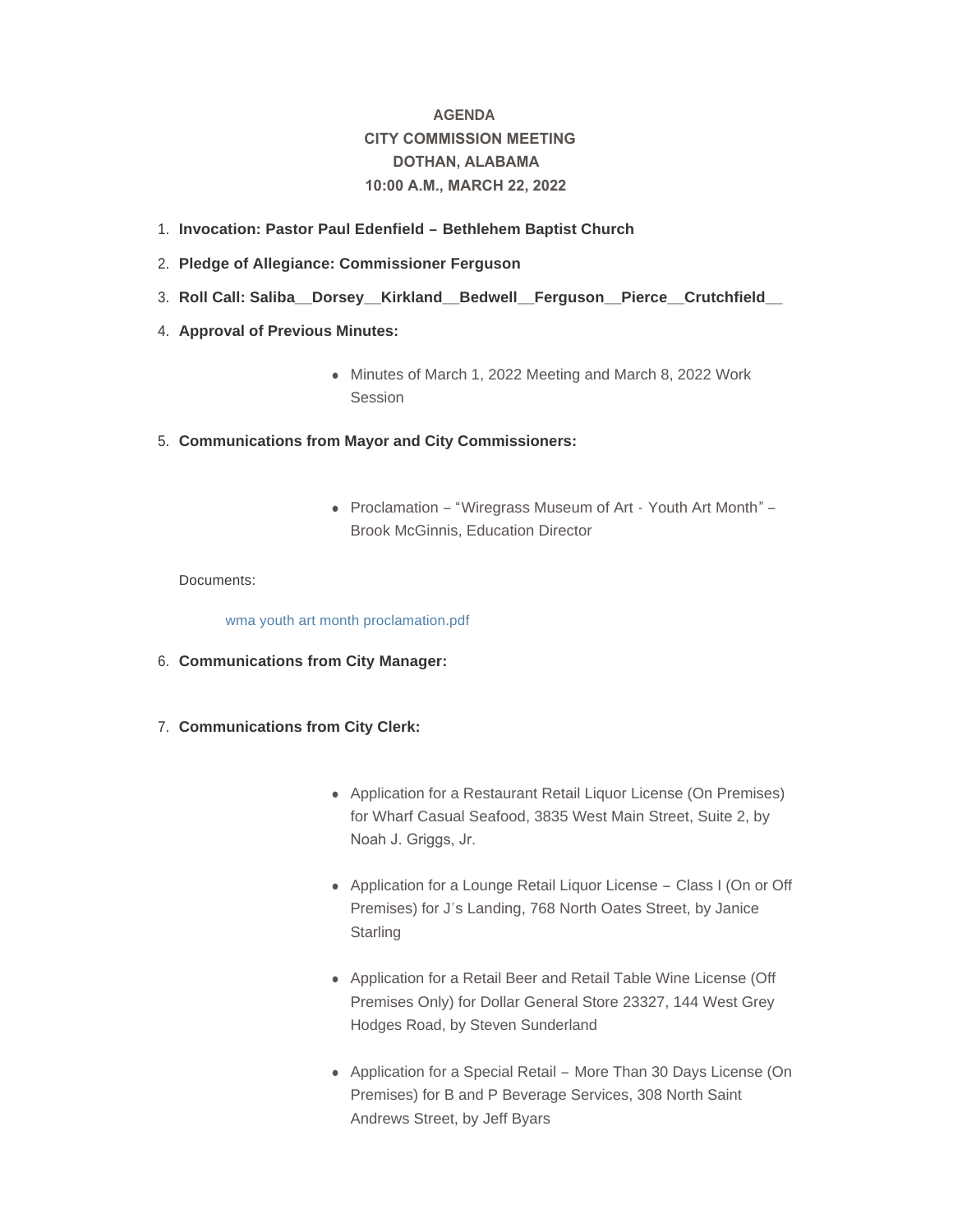• Application for a Special Events Retail License (On Premises) for Dothan Rodeo, 5622 Highway 231 South, by Bobby Greenawalt

Documents:

[wharf casual seafood alcoholic beverage license.pdf](http://www.dothan.org/AgendaCenter/ViewFile/Item/7671?fileID=12148) [js landing alcoholic beverage license.pdf](http://www.dothan.org/AgendaCenter/ViewFile/Item/7671?fileID=12149) [dollar general store 23327 alcoholic beverage license.pdf](http://www.dothan.org/AgendaCenter/ViewFile/Item/7671?fileID=12150) [b and p beverage services alcoholic beverage license.pdf](http://www.dothan.org/AgendaCenter/ViewFile/Item/7671?fileID=12151) [dothan rodeo alcoholic beverage license.pdf](http://www.dothan.org/AgendaCenter/ViewFile/Item/7671?fileID=12152)

**Public Hearing regarding the rezoning of property owned by SHB Investments,**  8. **LLC, located in the 700 Block of Rowland Road.** 

Reference Item 9.

**CREAD. Rezoning property owned by SHB Investments, LLC, located in the 700 Block of Rowland Road, from R-1 (Residential, Single-Family, Low Density) District to R-4 (Residential, Attached Multi-Family, High Density) District.** 9. Ord. No. Documents:

[rezoning shb investments 700 block rowland rd.pdf](http://www.dothan.org/AgendaCenter/ViewFile/Item/7640?fileID=12122)

**Approving the reapportionment of boundaries for the City of Dothan's six single-member commission districts. (First Reading)** 10. Ord. No. Documents:

[reapportionment of boundaries for commission districts.pdf](http://www.dothan.org/AgendaCenter/ViewFile/Item/7641?fileID=12123)

**Agreeing to join with the Houston County Commission to obtain new aerial photography and digital orthographic maps at a cost of \$71,448.76.** 11. **Res. No.** Documents:

[houston county aerial photography and orthographic maps project.pdf](http://www.dothan.org/AgendaCenter/ViewFile/Item/7642?fileID=12124)

**Approving a change order with L and K Contracting, Inc. for the relocation of utility facilities for additional lanes on Ross Clark Circle, which results in a cost decrease of \$19,400.00 making the final adjusted contract price \$449,450.00.** 12. Res. No.

Documents:

# [utility facilities relocation for additional lanes on rcc change order.pdf](http://www.dothan.org/AgendaCenter/ViewFile/Item/7643?fileID=12125)

**Approving a change order with SAK Construction, LLC for the Omussee Trunkline Rehabilitation Project, which results in a cost decrease for the total contract bid in the amount of \$729,863.40 making the final adjusted contract price \$7,229,956.60.** 13. Res. No.

Documents:

[omussee trunkline rehabilitation project change order.pdf](http://www.dothan.org/AgendaCenter/ViewFile/Item/7644?fileID=12126)

**Res. No.\_\_\_\_\_\_\_\_\_\_Approving a change order with L and K Contracting, Inc. for the**  14.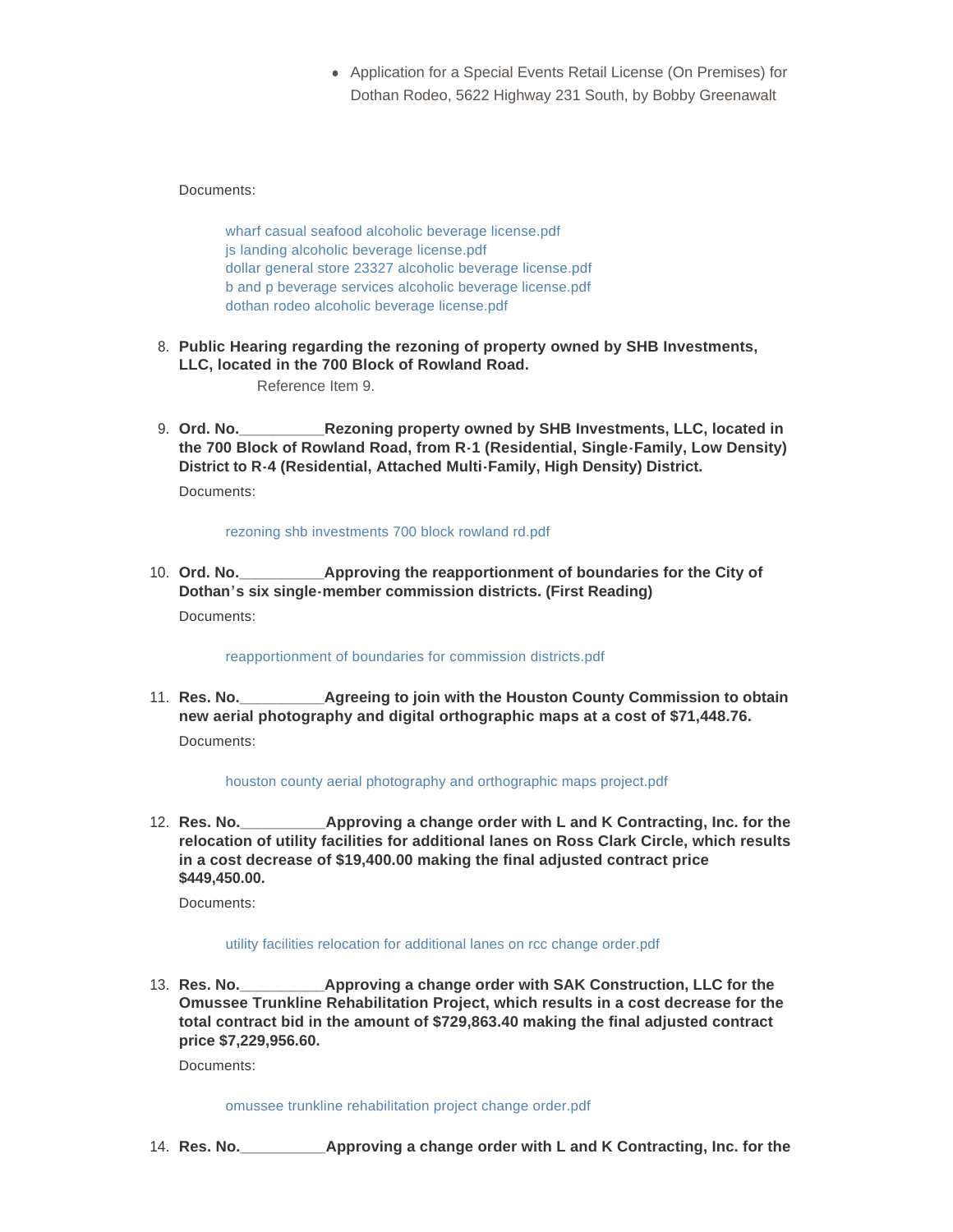**2021 Burdeshaw Redwater Project to deduct \$52,343.00 from the original contract amount resulting in a final contract price of \$771,882.00.**

Documents:

#### [2021 burdeshaw redwater project change order.pdf](http://www.dothan.org/AgendaCenter/ViewFile/Item/7645?fileID=12127)

Approving a change order with U.S. Tank, Inc. for the **rehabilitation of Tank No. 7 (Westgate Parkway-Water World) to increase the contract time from 105 days to 170 days and deduct the amount of \$29,400.00 resulting in a final contract amount of \$285,549.00.** 15. Res. No.

Documents:

# [westgate pkwy water world tank no. 7 rehabilitation change order.pdf](http://www.dothan.org/AgendaCenter/ViewFile/Item/7646?fileID=12128)

**\_Entering into a permit agreement with the Alabama Department of Transportation (ALDOT) for the installation of a fire hydrant, domestic water service, irrigation water service, and sewer lateral for Taco Bell.** 16. Res. No.

Documents:

# [aldot permit agreement for taco bell.pdf](http://www.dothan.org/AgendaCenter/ViewFile/Item/7647?fileID=12129)

**Entering into a permit agreement with ALDOT for the installation of a fire line, irrigation water service, domestic water service, and sewer lateral for Candlewood Suites.** 17. **Res. No.** 

Documents:

#### [aldot permit agreement for candlewood suites.pdf](http://www.dothan.org/AgendaCenter/ViewFile/Item/7648?fileID=12130)

**Entering into a permit agreement with ALDOT for the installation of a fire line, irrigation water service, and domestic water service for Springhill Suites.** 18. **Res. No.** 

Documents:

# [aldot permit agreement for springhill suites.pdf](http://www.dothan.org/AgendaCenter/ViewFile/Item/7649?fileID=12131)

**Awarding the bid, entering into a contract, and issuing a Notice to Proceed and other related contract documents to SAK Construction, LLC for the Beaver Creek Sanitary Sewer Trunk Line Rehabilitation Project in the amount of \$8,777,530.00, and appropriating funds for said contract.** 19. **Res. No.** 

Documents:

# [beaver creek sanitary sewer trunk line rehabilitation project contract.pdf](http://www.dothan.org/AgendaCenter/ViewFile/Item/7650?fileID=12132)

**Entering into a master agreement and service order with RDG Planning & Design PC for the City Center Block Project for a not to exceed fee of \$175,000.00 for year one, \$100,000.00 for year two, and \$100,000.00 for year three, and appropriating funds for said contract.** 20. Res. No.

Documents:

# [city center block project agreement and service order.pdf](http://www.dothan.org/AgendaCenter/ViewFile/Item/7651?fileID=12133)

**Awarding the bid and entering into a contract with Avery Landscape and Associates, LLC for the Sidewalks along East Main Street (US-84) Project in the amount of \$470,187.00.** 21. Res. No.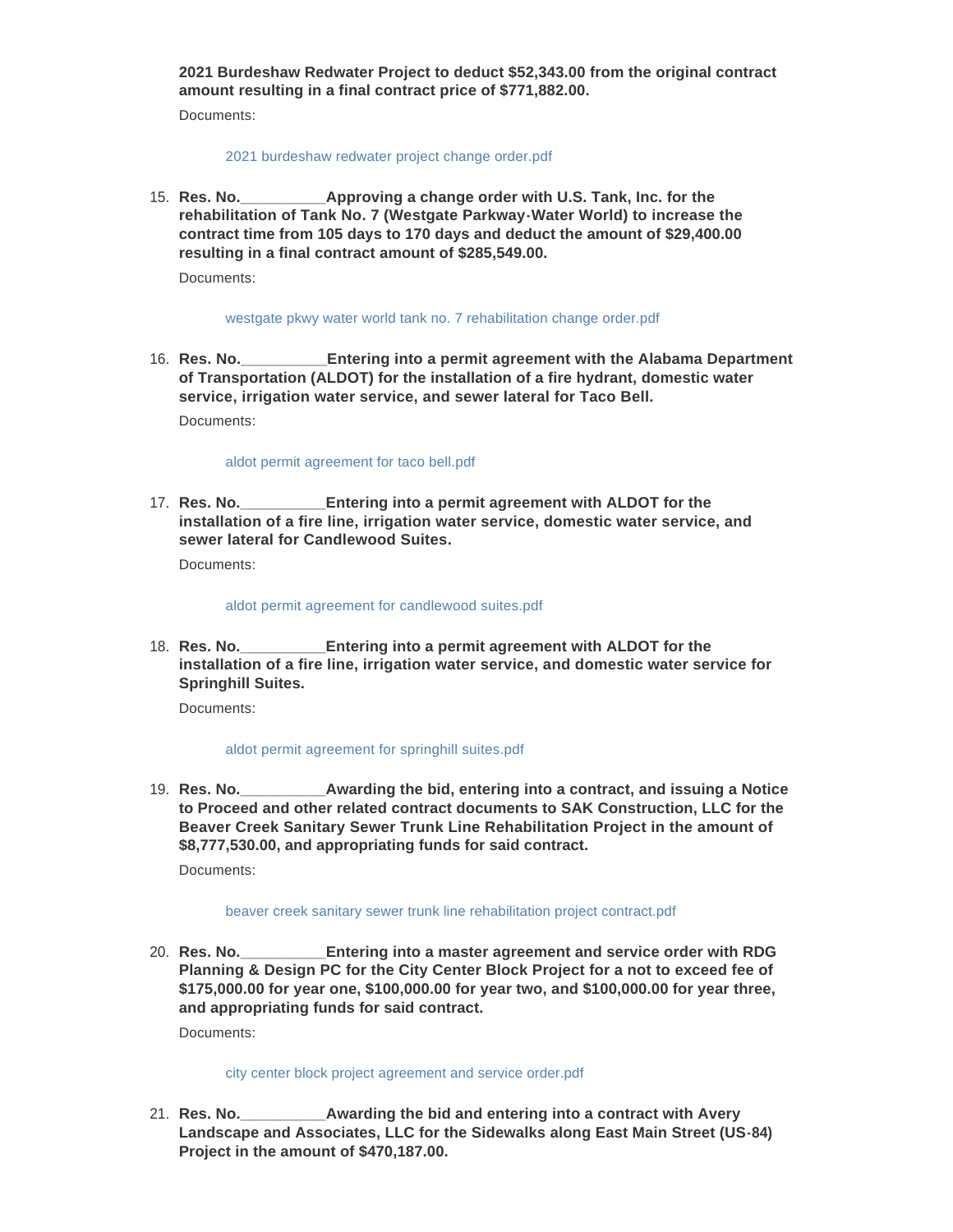Documents:

### [avery landscape contract for sidewalks along east main street project.pdf](http://www.dothan.org/AgendaCenter/ViewFile/Item/7652?fileID=12134)

**Entering into an agreement with Northstar Engineering Services, Inc. for Construction Engineering and Inspection (CE&I) Services for the Sidewalks along East Main Street (US-84) Project for a not to exceed amount of \$51,578.00.** 22. Res. No.

Documents:

### [northstar engineering sidewalks along east main street project.pdf](http://www.dothan.org/AgendaCenter/ViewFile/Item/7653?fileID=12135)

**Amending Resolution No. 2020-115, an agreement with CDG Engineers and Associates, Inc. for additional roadway lanes on Denton Road, to include additional CE&I Services required by ALDOT for a not to exceed fee of \$94,699.00, and appropriating funds for said amendment.** 23. Res. No.

Documents:

## [cdg engineers amendment additional lanes on denton road.pdf](http://www.dothan.org/AgendaCenter/ViewFile/Item/7654?fileID=12136)

**Entering into an agreement with the State of Alabama Department of Economic and Community Affairs (ADECA) to accept payments from ADECA for eligible households under the Low Income Home Water Assistance Program, for the period of April 1, 2022 through September 30, 2023.** 24. Res. No.

Documents:

#### [adeca low income home water assistance program agreement.pdf](http://www.dothan.org/AgendaCenter/ViewFile/Item/7655?fileID=12137)

**Approving an addendum to the contract with TargetSolutions Learning, LLC to add fifty additional licenses for the Police Department for a prorated amount of \$992.00 for the remainder of year 2022.** 25. **Res. No.** 

Documents:

# [targetsolutions learning contract addendum.pdf](http://www.dothan.org/AgendaCenter/ViewFile/Item/7657?fileID=12139)

**Entering into an agreement with Assured Data Destruction for secure locking containers for collection and destruction of confidential paperwork for the Police Department at a rate of \$80.00 per pickup on an as-needed basis.** 26. Res. No. Documents:

#### [assured data destruction agreement.pdf](http://www.dothan.org/AgendaCenter/ViewFile/Item/7658?fileID=12140)

**Entering into an agreement with the Alabama Law Enforcement Support Office for the purpose of continuing the acquisition of surplus military property at an annual cost of \$1,200.00 and agreeing to allow inspections of the property and records.** 27. Res. No.

Documents:

# [alabama leso surplus military property acquisition agreement.pdf](http://www.dothan.org/AgendaCenter/ViewFile/Item/7659?fileID=12141)

**Entering into an agreement with Avenu Insights and Analytics, LLC for business license discovery and recovery services for a one (1) year period beginning June 1, 2022.** 28. Res. No.

Documents: